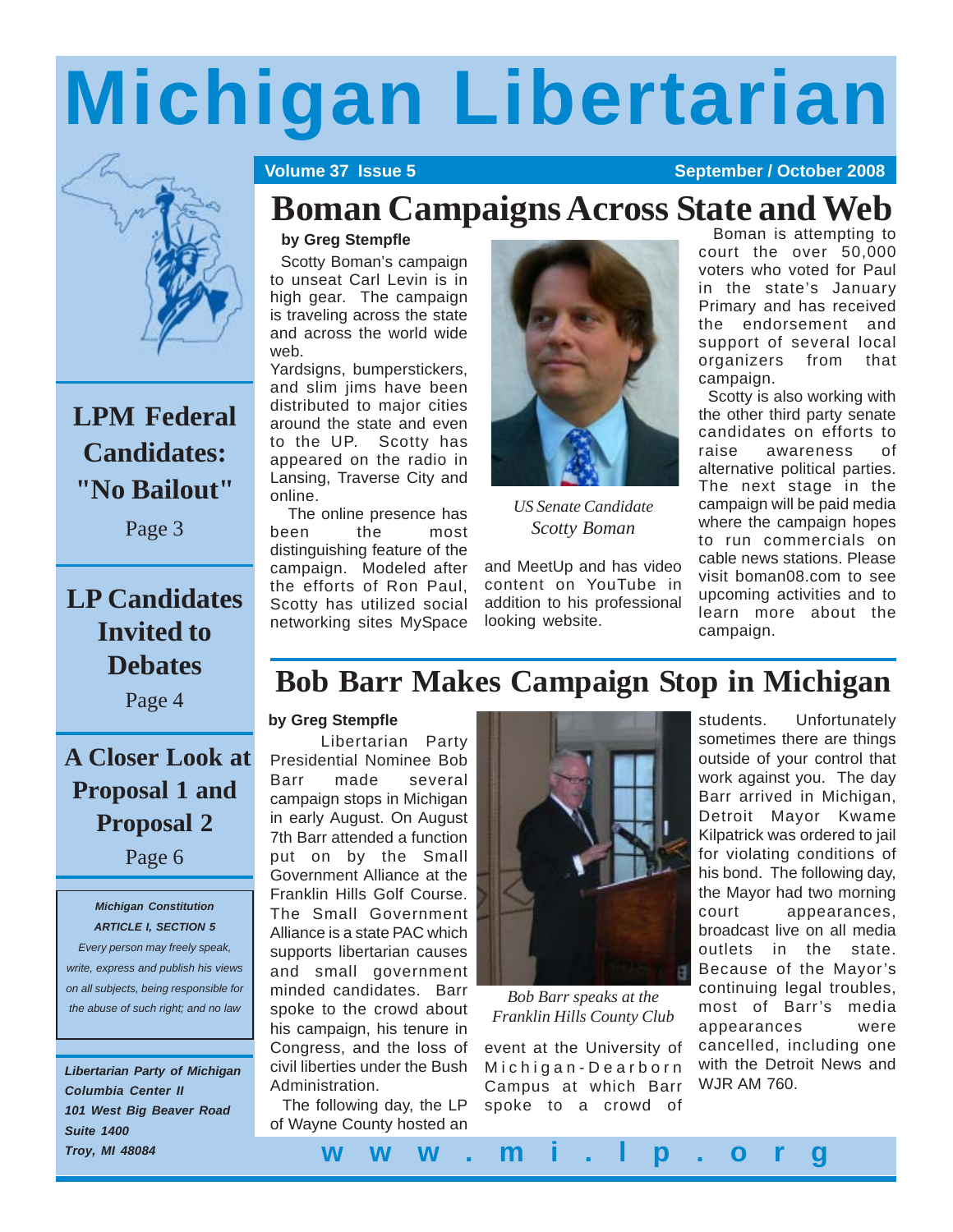# **LPM Officers and**

| Chair                                | <b>Bill Hall</b>      | whall@wnj.com                               |
|--------------------------------------|-----------------------|---------------------------------------------|
| Vice Chair                           | Erin Stahl            | vicechair.lec@earthlink.net                 |
| Secretary                            | <b>Emily Salvette</b> | salvette@umich.edu                          |
| Treasurer                            | Nicole Michalak       | lpmtreasurer@gmail.com                      |
| At-Large Director Jim Allison        |                       | jim.e.allison@gmail.com                     |
| At-Large Director Greg Stempfle      |                       | stempfle@hotmail.com                        |
| At-Large Director Bob Jackson        |                       | bob@bobjackson.org                          |
| At-Large Director Greg Creswell      |                       | i.am4_gcreswell@yahoo.com                   |
| At-Large Director Dan Grow           |                       | grow.daniel@gmail.com                       |
| Judicial Committee Bill Gelineau     |                       | wgelineau@firstam.com                       |
| <b>Judicial Committee Will White</b> |                       | whitewi5@msu.edu                            |
| Judicial Committee Tom Bagwell       |                       | lpwcchair@yahoo.com                         |
| Newsletter                           | Greg Stempfle         | stempfle@hotmail.com                        |
| Database                             | Ben Bachrach          | BenBachrach@gmail.com                       |
| Affiliates                           | Erin Stahl            | vicechair.lec@earthlink.net                 |
| Speakers Bureau                      | Jim Allison           | jim.e.allison@gmail.com                     |
| <b>Political Director</b>            |                       | Leonard Schwartz leonard@leonardschwartz.us |
| Campaigns                            | Eric Larson           | Ipmlarson@comcast.net                       |
| Media                                | Mark Norrod           | media@michiganlp.org                        |
|                                      |                       |                                             |

If you would like to receive this newsletter in your email as a pdf instead of in the mail, please send an email to MichiganLibertarian@gmail.com. This will bring you the news in a more timely manner and save the LPM money.

## **Newsletter Information**

The *Michigan Libertarian* is published bimonthly as the official newsletter of the Libertarian Party of Michigan Phone: (888) FREE-NOW

#### **Submissions:** Please email articles and advertising to **MichiganLibertarian@Gmail.com**

or mail payment to:

Libertarian Party of Michigan Columbia Center II 101 West Big Beaver Road Suite 1400 Troy, MI 48084

**Deadline:** The next deadline for submission of articles and advertising is November 14, 2008.

**Advertising Rates:** Full Pg \$100, Half Pg \$50, Quarter Pg \$25. 25% discount for LPM Candidates, 50% discount for LPM Affiliates. No personal ads.

## **Directors The Home Stretch**

**by Bill Hall, LPM Chair**

 Election Day is November 4. The day we've been working toward for the past two years. The day when we discover whether our Libertarian Party's message of "less government, more freedom" has resonated with voters. The day we take stock of what our hard work has earned.

 We've already got some impressive results. A full statewide slate of candidates. All 16 Congressional races contested (something even the Republicans weren't able to do). 32 State Representative candidates chilling the plans of the GOP House Caucus to regain control of the Michigan House. And 26 other candidates for local office.

 A high profile on the World Wide Web. Attractive and persuasive websites for almost all our federal candidates and more than half our State Representative candidates. Regular mentions on blogs, and a presence on social networking sites like Facebook.

 Our campaigns, the financial crisis, and voters' incredible hatred and mistrust of the Republican and Democratic establishment, has generated a steady stream of inquiries and volunteers to our 800 number and the national and state LP websites. I see these come in, and several times a day I forward the name of yet another volunteer or inquiry to a local affiliate. A couple of times a week I receive and pass on to a local affiliate and our Speakers' Bureau Chair Jim Allison, yet another request for a speaker on Libertarian issues.

 Media inquiries are heating up too. Not just requests of candidates to complete questionnaires, but a stream of phone and email requests for candidate contact and other information to me and our Media coordinator Mark Norrod. Several of our Congressional Candidates – Dan Grow, Ken Proctor, Allitta Hren, Greg Merle and Neil Stephenson, for example – have been invited to debate or appear in candidate forums with their opponents. Recently, LPWM Chair Bill Gelineau and I were the invited guests for a half hour prime time public affairs program on the West Michigan PBS television broadcast affiliate.

 And many of our candidates are campaigning actively – U.S. Senate candidate Scotty Boman, State Representative candidate John Boyle, and 7<sup>th</sup> District Congressional Candidate Ken Proctor (I've seen 4 news articles on his campaign just in the last week!), to name a few.

 Now is the time to take advantage of these successes! Between now and November 4, we need to exploit the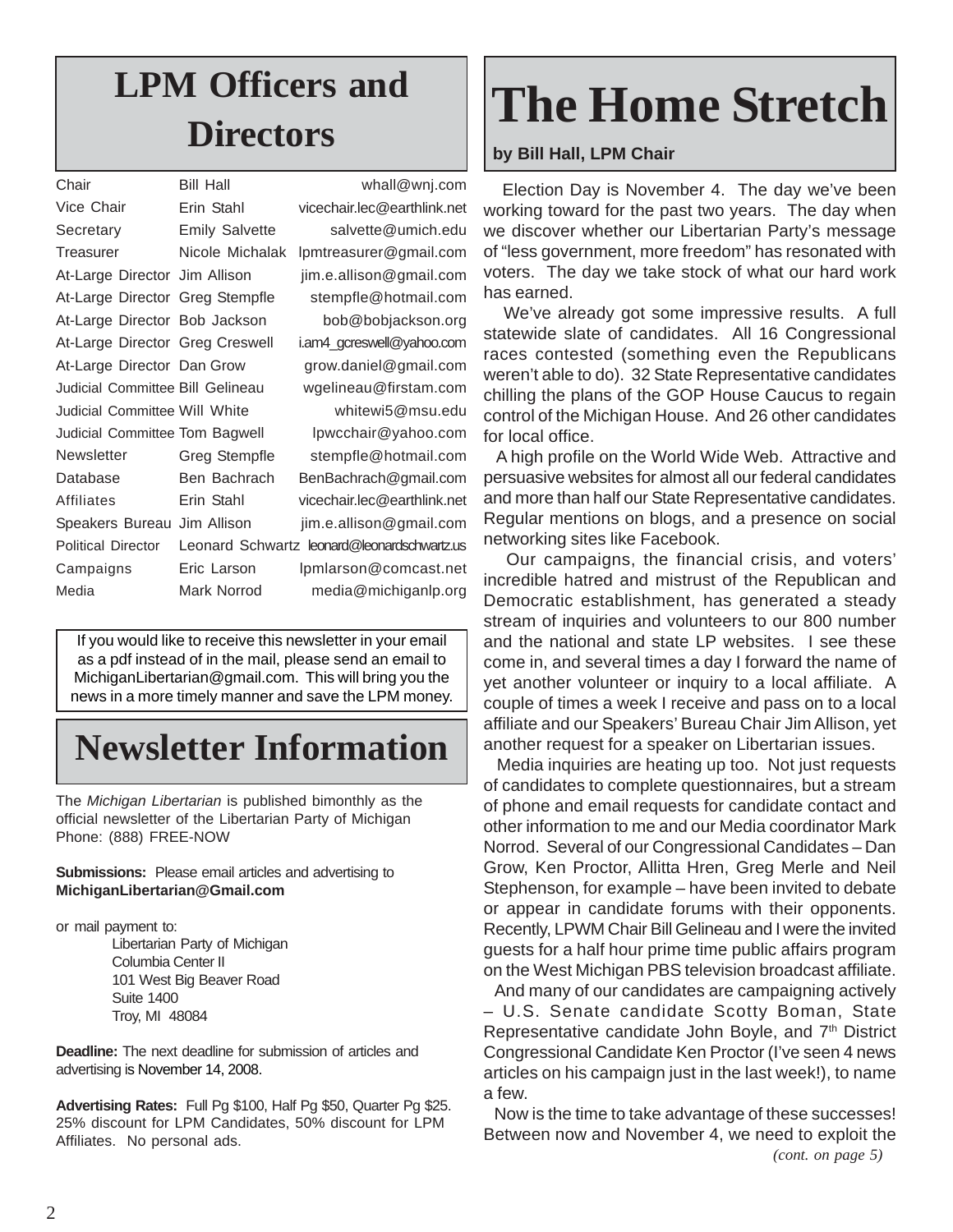## **Don't Bail Out (The Bankers); Throw Out (The Incumbents)**

**JOINT MEDIA RELEASE ISSUED BY ALL 16 LIBERTARIAN PARTY OF MICHIGAN CANDIDATES FOR US CONGRESS** - Scotty Boman US Senate; Daniel W Grow, US House District 1; Dan Johnson, District 2; Erwin J Haas, District 3; Allitta Hren, District 4; Leonard Schwartz, District 5; Greg Merle, District 6; Kenneth Proctor, District 7; Will Tyler White, District 8; Adam Goodman, District 9; Neil Kiernan Stephenson, District 10; John J Tatar, District 11; John Vico, District 12; Greg Creswell, District 13; Rick Secula, District 14; Gregory Scott Stempfle, District 15

 Libertarian Scotty Boman, candidate for U.S. Senate, joined Michigan's candidates for all 15 U.S. House of Representative seats to denounce the proposed financial bail out of the mortgage banking system. "These problems were caused by the Republican and Democratic politicians in DC and the Federal Reserve!" Boman continued, "They created the government monopolies Fannie Mae and Freddie Mac. They required them to insure no-money-down loans at artificially low rates to people without the ability to pay them back. They inflated the money supply, driving down interest rates, and artificially inflating home and asset values. Giving the same incompetent government regulators even more control over the market would be insane."

 Leonard Schwartz, US House candidate for Michigan's 5th District expressed similar outrage. He summarized the situation, "These firms made loans, which is naturally a risky business. They made a lot of money on most of those loans. Now they want us to pay for the ones that went bad. This situation is the same as if a casino wanted to keep all the wagers they won, but wanted taxpayers to cover all their payouts."

 "Their proposals are simply wrong," stated Daniel Grow, 1st District candidate for U.S. Congress. "Banking is already highly regulated."

 Mentioning the Securities and Exchange Commission, the 2002 Sarbanes-Oxley Act, and prosecutions by the US Department of Justice, Grow

added, "Loose monetary policy and efforts to expand home ownership caused this crisis, and further regulation will not fix anything." Attacking the bail-out proposals, Grow said, "Pumping in more money will at best only temporarily delay necessary adjustments, ultimately bringing a worse crisis, and is a thinly veiled effort to seek short-term political gain."

 Dan Johnson, candidate for the 2nd District, declared, "It is us hard-working Americans who work, save to buy a home, and pay our bills who are being asked to mortgage not only our future, but our children's and grandchildren's future to pay for this. We need to stop this now, and we need to elect a Libertarian Congress in November. Otherwise, we risk further federal manipulation of our economy, which will ultimately fail and drive us into a deeper and longer depression than will occur naturally without further manipulation. Should this bailout go through, we will have handed the inmates the keys to the asylum."

 Scotty Boman offered this proposal: "The fastest way out of this mess is to free those hard-working Americans who have demonstrated they are responsible with their finances to continue to work hard, invest in our economy, and create jobs. We must not tax, regulate and penalize them to bail out those on Wall Street and Main Street who have demonstrated they are not responsible, and will likely do the same thing again, and expect yet another bail out."

#### **LPM SLATE CARD AVAILABLE ON WEB SITE** By Emily Salvette

A slate card of LP state-wide and congressional candidates is available to use at campaign appearances, rallies, fair booths, etc. Just download the file from www.mi.lp.org (it's under "candidates" in the left-hand menu), print the pages two-sided on card stock, and cut the sheets into thirds. You can even adapt the card to your area by revising to include your local candidates. If you need the MSWord file for editing, contact me at Salvette@umich.edu.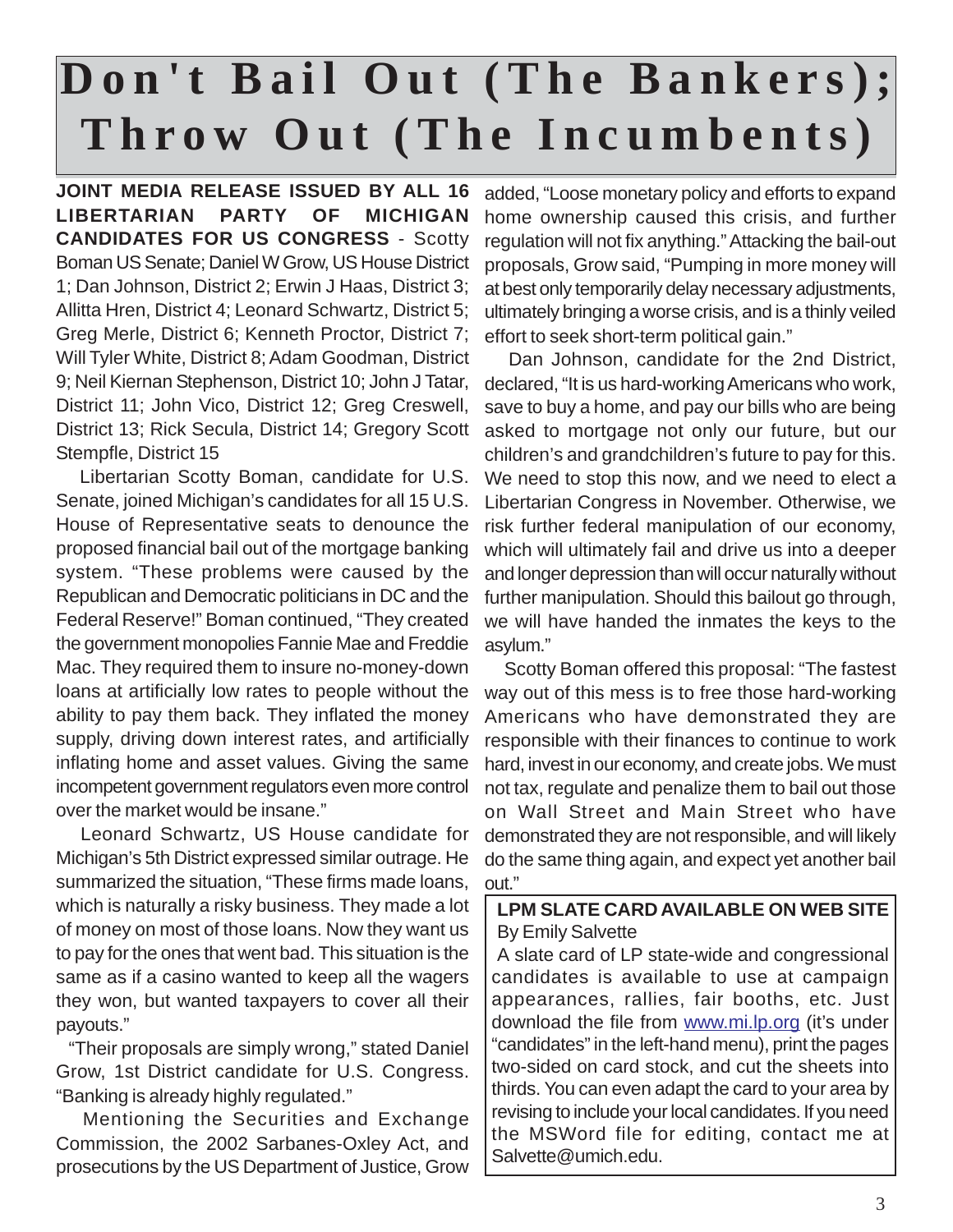### **Libertarian Congressional Candidates Invited to Debates**

#### **Dan Grow, Libertarian for Congress,**

**District 1**, will get the chance to participate in a series of debates with his opponents including incumbent Bart Stupak. Grow has already debated libertarian views this summer when he served on the National Libertarian Party's Platform Committee which drew up two competing platforms for consideration by delegates.

#### **1st District US Congressional Debates**

**BRIMLEY** October 6, 2008 at 7:00 P.M. VFW Post 9023 8968 W. M-28, Brimley, MI 49715

#### MARQUETTE

October 16, 2008 at 11:00 A.M. Studio of Public TV 13, Northern Michigan University

#### ESCANABA

October 16, 2008 at 7:00 P.M. League of Women Voters of Delta County City Council Chambers, City Hall 410 Ludington Street, Escanaba, MI 49829

#### ALPENA

October 22, 2008 at 7:00 P.M. League of Women Voters of Alpena County George N. Fletcher Public Library 211 N. First Street, Alpena, MI 49707

**Dan Johnson, Libertarian for Congress, District 2,** will be participating in a candidate forum moderated by the League of Women Voters on Monday October 6th. Johnson has also been interviewed by the Holland Sentinel and by WZZM Channel 13 News. This one minute taping which presents his views will begin airing in mid-October.

**Neil Kiernan Stephenson, Libertarian for Congress, District 10,** recently appeared at an event hosted by Blue November called "Voter Palooza" in Port Huron, and another event called "Politics with a Pulse" in the same area. Stephenson

had the opportunity to debate two of his opponents. Audio of the debate can be found at www.nks2008.com. Stephenson will also be appearing at a "Meet the Candidates Night" hosted by the Ladies Auxiliary of the VFW.

**Jim Allison, Libertarian for State Rep, District 25** participated in a candidate forum hosted by the City of Warren to be aired periodically on their public access channel up until the election. Allison will also be addressing associates and agents of State Farm Insurance at their "Pancakes & Politics" event held at their Troy office October 16th.

#### **LPM Leaders Interviewed on West Michigan Week**

Libertarian Party of Michigan Chair Bill Hall and Libertarian Party of West Michigan Chair Bill Gelineau were the featured guests on the September 19 edition of *West Michigan Week*, WGVU-TV's weekly half hour public affairs program. WGVU is the West Michigan PBS broadcast affiliate. Host Peter Ross and panelist David Moore engaged the two Bills in a wide-ranging interview that gave them the opportunity to talk up our full slate of federal and statewide candidates, our 32 state representative candidates and our many local candidates.

 Bill Hall spoke at length about conservatives' disappointment with John McCain and touted Bob Barr as the economic conservative in the presidential race. Bill Gelineau talked about his race for Kent County Clerk and Bill Hall spoke to the issues in his race for State Board of Education. All in all, it was a very successful promotion for the LPM and its candidates.

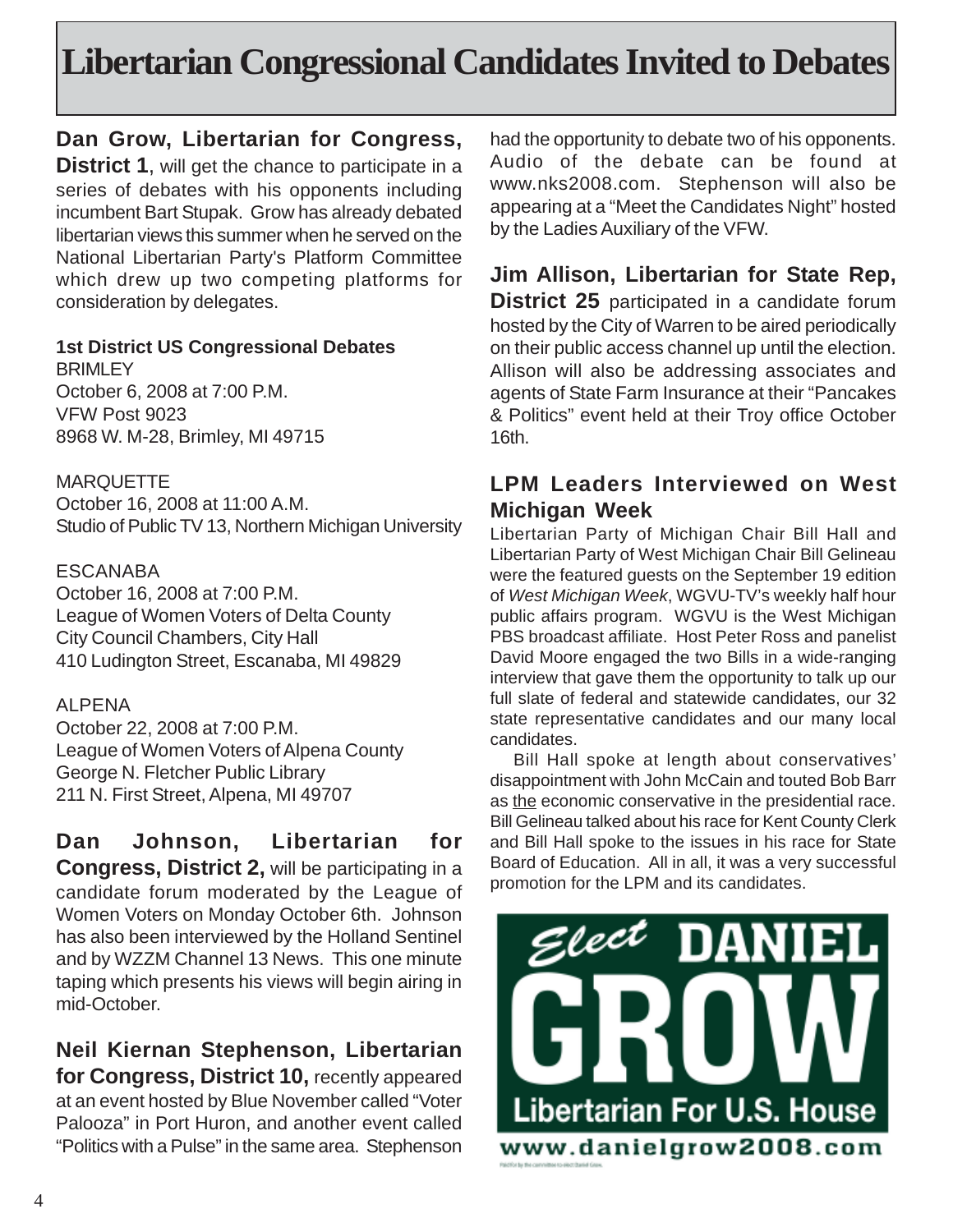## **Affiliate Events and News**

## **Upcoming Events**

#### **October 12, 2008**

LEC Meeting (teleconference call) 4:00-6:00 101 West Big Beaver Road, Suite 1400, Troy, MI

**November 4, 2008** General Election

#### **Still Bigger Than the Other Small Parties Combined**

#### **by Leonard Schwartz**

 The Libertarian Party of Michigan again has more candidates for federal and state partisan offices than all the other small parties combined. We have candidates for US senator, all 15 congressional districts, all 8 educational board seats, and 32 state representative districts. Total: 56.

 The US Taxpayers Party of Michigan has candidates for US senator, 6 congressional districts, all 8 educational board seats, and 10 state representative districts. Total: 25. The Green Party of Michigan has candidates for US senator, 9 congressional districts, 4 educational board seats, and 6 state representative districts. Total: 20. The Natural Law Party of Michigan has only a candidate for US senator. We are the only small party with a candidate for the quasi-partisan justice of the supreme court. We also have candidates for 27 local partisan offices and one local nonpartisan office.

#### **The Home Stretch** *(cont. from page 2)*

available media to promote our candidates and deliver the Libertarian message. Respond promptly to those media inquiries, and say yes to those requests to complete questionnaires, participate in debates and forums and deliver speeches. Return those calls and emails from inquiries and volunteers, and energize them to join in, help out our campaigns, and become activists. Our 85 candidates have suffered much for the cause of liberty, and deserve our enthusiastic help and support. Please join me in providing it on the home stretch!

#### **Detroit**



Loel Gnadt of Lincoln Park works an outreach booth at "Dally in the Alley" an annual festival near Wayne State University. The LP of Wayne County has been operating a booth at the festival for 15 years. There were a surprising number of Ron Paul supporters in the predominantly Obama friendly crowd. Loel is a member of the Wayne County Taxpayer's Association which has been on the forefront of the House Speaker Andy Dillon recall effort.

#### **Ann Arbor**

University of Michigan College Libertarians earned a good amount of media attention with a gun giveaway on campus in September. The college group is going strong this year thanks to Eric Plourde, the group's chair and candidate for Ann Arbor Mayor, www.epforaa.com.

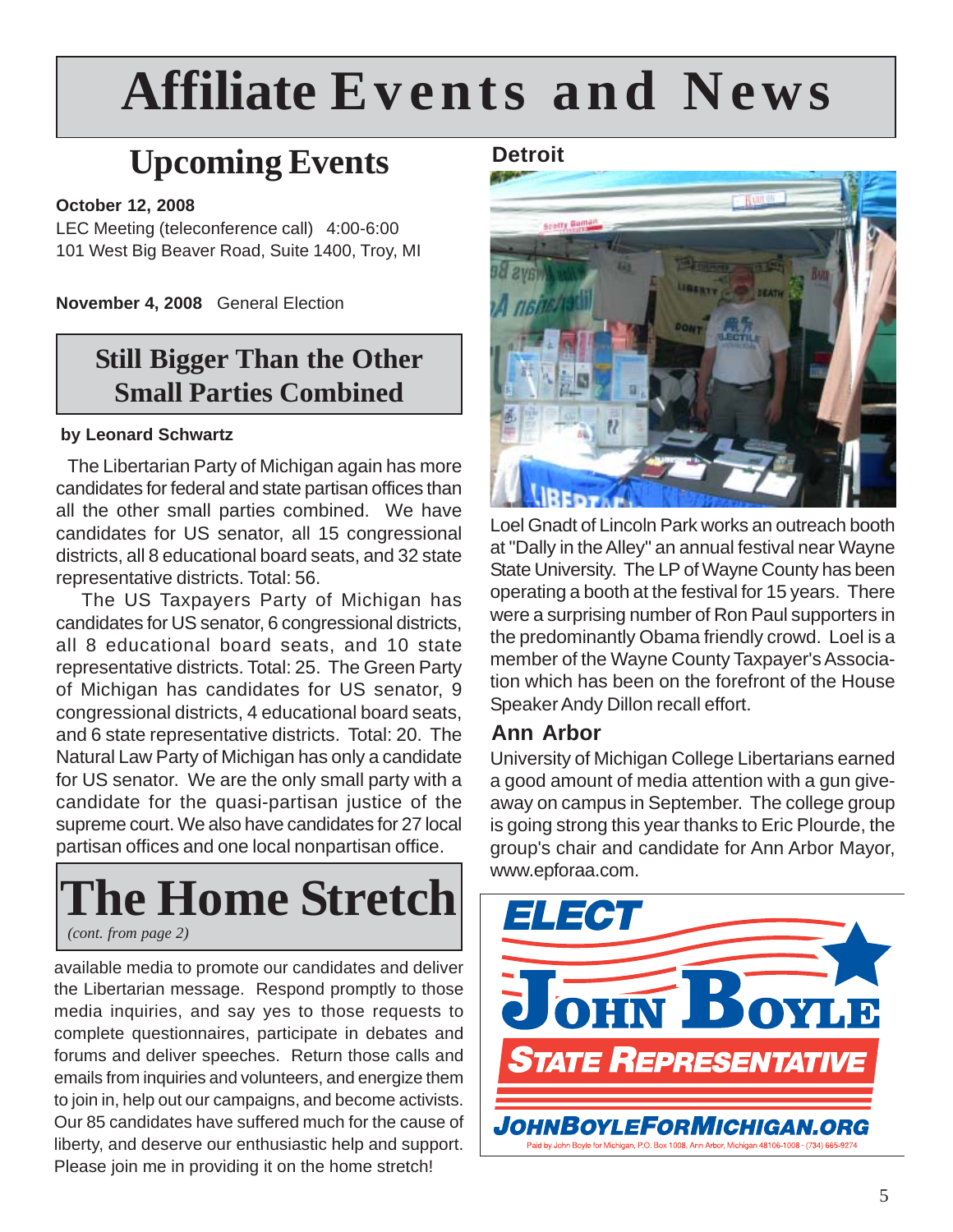## **Ballot Proposals in 2008**

#### **by Greg Stempfle**

 Voters will be faced with 2 ballot proposals this fall. Proposal 1 would permit the medical use of marijuana and is officially endorsed by the LPM. Below is the language that will appear on the ballot. The actual text of proposal is a stunning 11 pages long and can be found at michigan.gov/documents/sos/ APPROVED\_Bal\_Word\_CCCl821\_246348\_7.pdf

#### **PROPOSAL 08-1 A LEGISLATIVE INITIATIVE TO PERMIT THE USE AND CULTIVATION OF MARIJUANA FOR SPECIFIED MEDICAL CONDITIONS**

The proposed law would:

• Permit physician approved use of marijuana by registered patients with debilitating medical conditions including cancer, glaucoma, HIV, AIDS, hepatitis C, MS and other conditions as may be approved by the Department of Community Health.

• Permit registered individuals to grow limited amounts of marijuana for qualifying patients in an enclosed, locked facility.

• Require Department of Community Health to establish an identification card system for patients qualified to use marijuana and individuals qualified to grow marijuana.

• Permit registered and unregistered patients and primary caregivers to assert medical reasons for using marijuana as a defense to any prosecution involving marijuana.

 Proposal 2 would permit, within guidelines, embryonic stem cell research in Michigan. This proposal is more controversial and the LPM is not taking an official position since members and candidates have a variety of views on the issue. There is already a lot of misinformation about the proposal being used in commercials, about cloning and about funding. The actual text of the proposal does not mention public funding, either allowing it or prohibiting it. I'll let everyone read it for themselves and make up their own mind. This is the actual text which will be added to the Constitution.

#### **PROPOSAL 08-2 A PROPOSAL TO AMEND THE STATE CONSTITUTION TO ADDRESS HUMAN EMBRYO AND HUMAN EMBRYONIC STEM CELL RESEARCH IN MICHIGAN**

A Proposal to Amend the Constitution of the State of Michigan by adding a new Article I, Section 27 as follows: **Article I, Section 27.**

(1) Nothing in this section shall alter Michigan's current prohibition on human cloning.

(2) To ensure that Michigan citizens have access to stem cell therapies and cures, and to ensure that physicians and researchers can conduct the most promising forms of medical research in this state, and that all such research is conducted safely and ethically, any research permitted under federal law on human embryos may be conducted in Michigan, subject to the requirements of federal law and only the following additional limitations and requirements:

(a) No stem cells may be taken from a human embryo more than fourteen days after cell division begins; provided, however, that time during which an embryo is frozen does not count against this fourteen day limit.

(b) The human embryos were created for the purpose of fertility treatment and, with voluntary and informed consent, documented in writing, the person seeking fertility treatment chose to donate the embryos for research; and the embryos were in excess of the clinical need of the person seeking the fertility treatment and would otherwise be discarded unless they are used for research; or the embryos were not suitable for implantation and would otherwise be discarded unless they are used for research.

(c) No person may, for valuable consideration, purchase or sell human embryos for stem cell research or stem cell therapies and cures.

(d) All stem cell research and all stem cell therapies and cures must be conducted and provided in accordance with state and local laws of general applicability, including but not limited to laws concerning scientific and medical practices and patient safety and privacy, to the extent that any such laws do not:

prevent, restrict, obstruct, or discourage any stem cell research or stem cell therapies and cures that are permitted by the provisions of this section; or

create disincentives for any person to engage in or otherwise associate with such research or therapies or cures.

(3) Any provision of this section held unconstitutional shall be severable from the remaining portions of this section.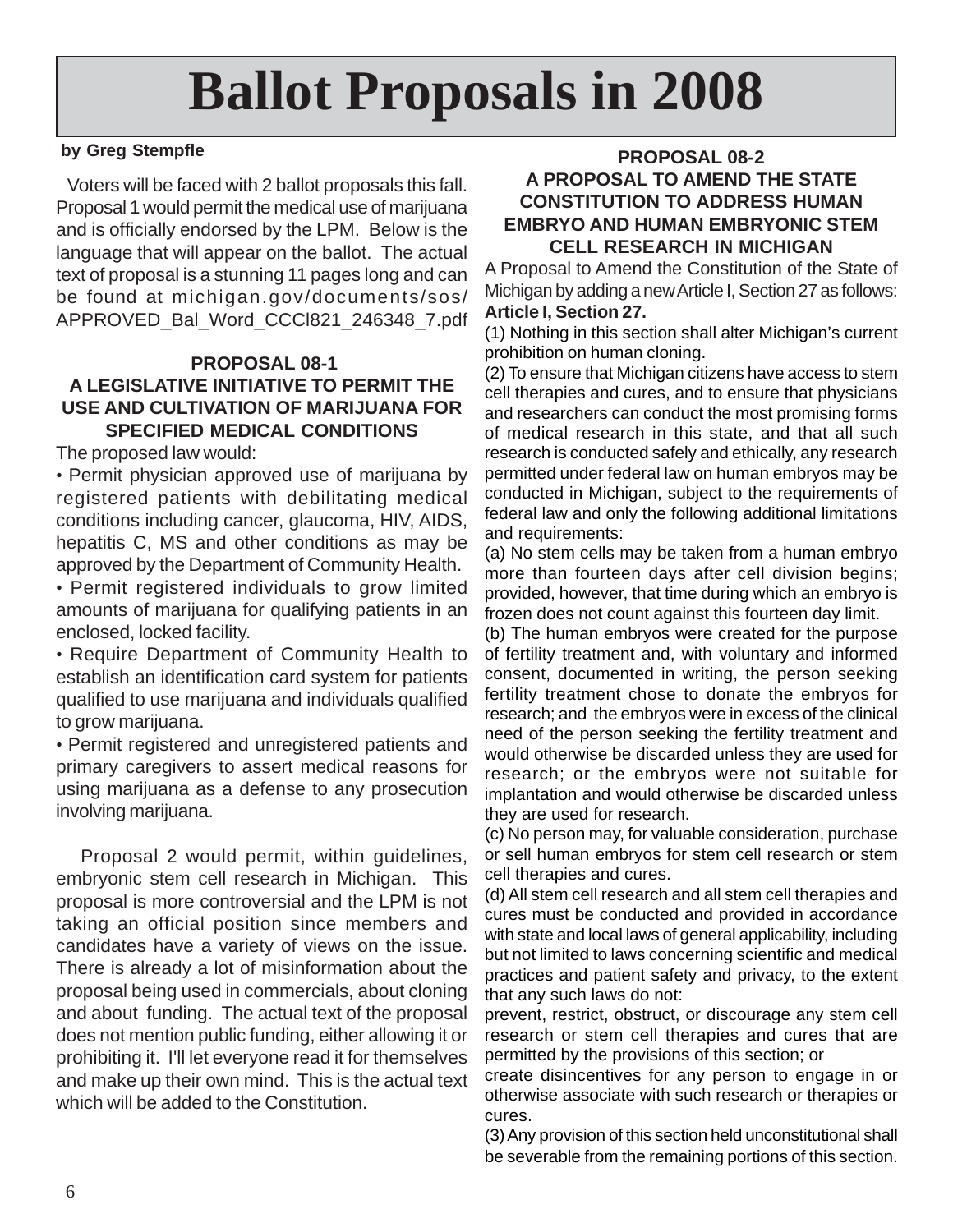

Scotty Boman has actively reached out to the 50,000 Ron Paul voters and has been endorsed by many of the statewide and county Ron Paul organizers.

With the election weeks away, the ideas Libertarians and Ron Paul supporters hold are getting a backseat to the big government solutions of Democrats and Republicans.

We need your help to reach undecided voters who are tired of what has been coming out of Washington the past few years and especially the past few weeks.

This involves money and we need to raise funds quickly to purchase advertising on cable TV and on highway billboards. Please donate today and help us spread the message of liberty.

To make funds available quickly, please consider making an online donation **www.boman08.com/contribute.htm**

> or send a check or credit card info to Committee to Elect Scotty Boman 4877 Balfour Detroit, MI 48224

Thank you to everyone who has donated to the campaign so far. We have distributed tens of thousands of pieces of literature and hundreds of yardsigns across the state. To find a local representative with Scotty Boman for US Senate yardsigns visit **http://files.meetup.com/1153725/ Yardsign\_contacts.doc**



Please Donate Today www.boman08.com

Paid for by the Committee to Elect Scotty Boman, 4877 Balfour Detroit, MI 48224